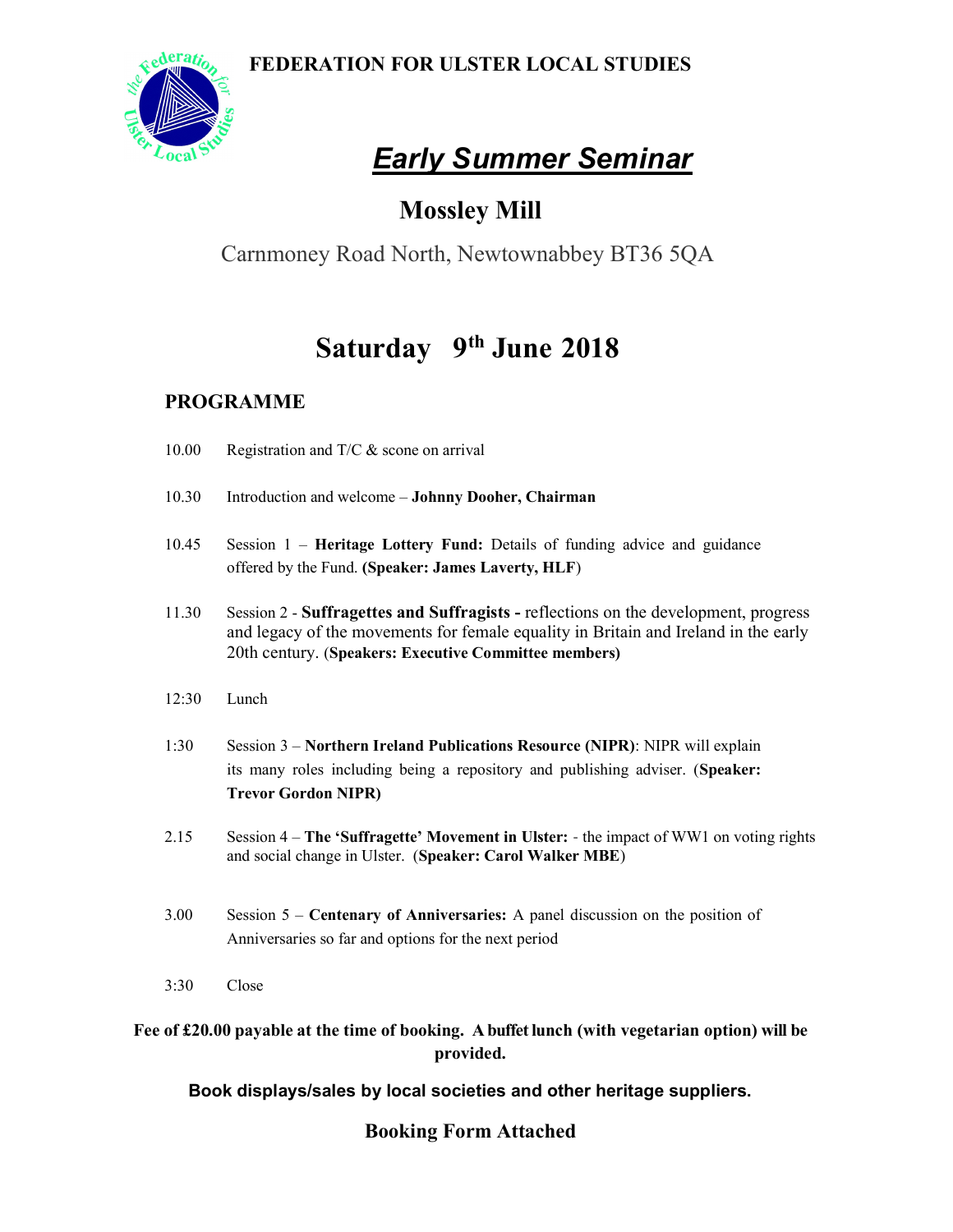#### FEDERATION FOR ULSTER LOCAL STUDIES

### BOOKING FORM

#### Saturday 9 June 2018

#### Mossley Mill, Newtownabbey

I wish to book places for the following people.

Name of Society: ..........................................................................(where applicable)

| $\overline{\mathbf{Name}}$ | <b>Address</b> | <b>Phone number</b> | <b>Email address</b> |
|----------------------------|----------------|---------------------|----------------------|
|                            |                |                     |                      |
|                            |                |                     |                      |
|                            |                |                     |                      |
|                            |                |                     |                      |
|                            |                |                     |                      |
|                            |                |                     |                      |
|                            |                |                     |                      |
|                            |                |                     |                      |
|                            |                |                     |                      |
|                            |                |                     |                      |

I enclose a cheque for £  $\qquad \qquad \qquad$   $\qquad \qquad$  £20.00 / €25.00 per person)

Signed: Date: Date:

Cheques should be made payable to "Federation for Ulster Local Studies".

They should be sent, with this form, to Mr P. Devlin, Federation for Ulster Local Studies, 18 Ardmore Avenue, Downpatrick, Co Down BT30 6JU to arrive no later than Thursday 31 May 2018.

For more information call 07530067256; or email to  $\frac{info@fuls.org.uk}{info@fuls.org.uk}$